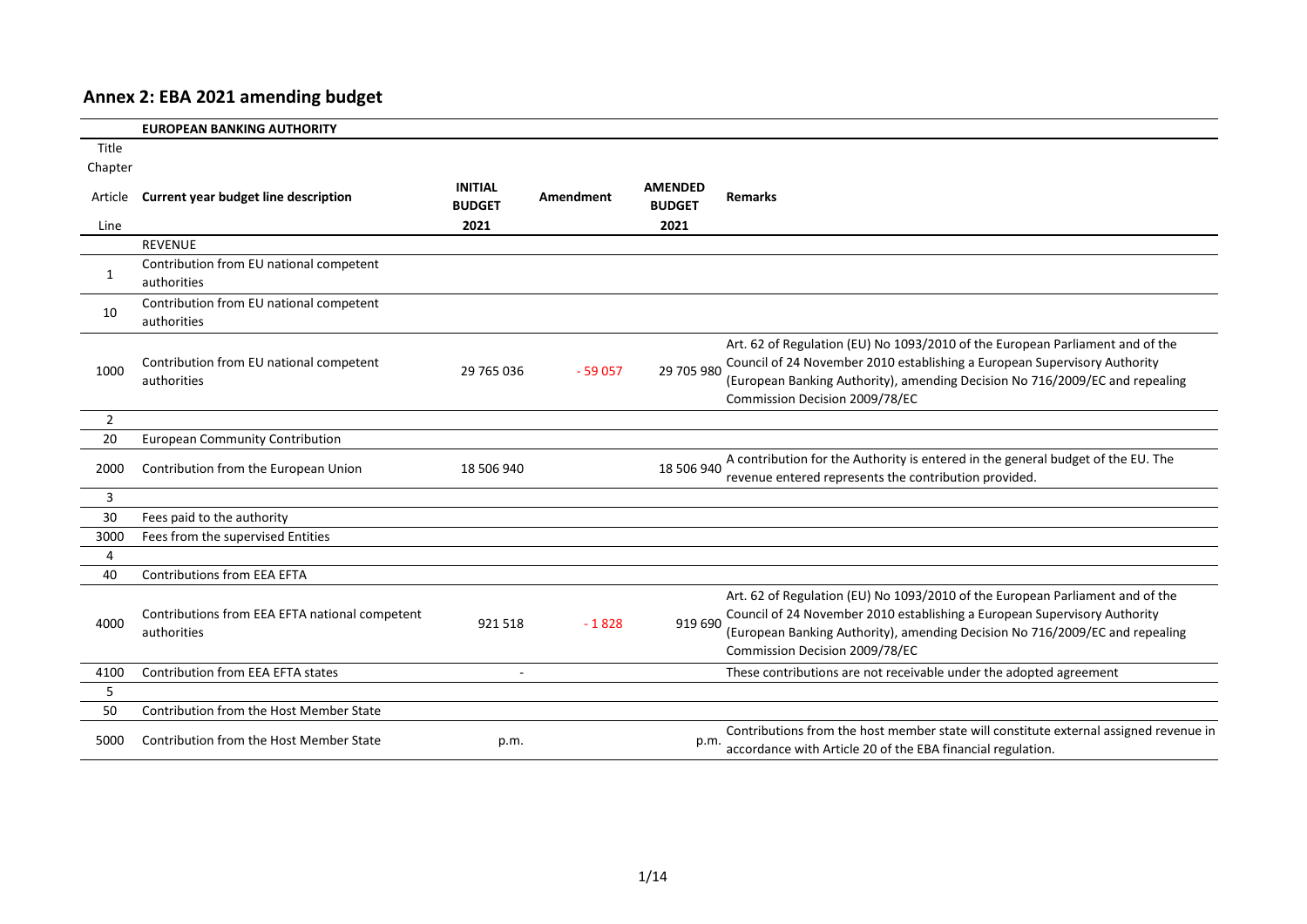| Title   |                                                 |                                 |           |                                                                                   |                                                  |  |  |
|---------|-------------------------------------------------|---------------------------------|-----------|-----------------------------------------------------------------------------------|--------------------------------------------------|--|--|
| Chapter |                                                 |                                 |           |                                                                                   |                                                  |  |  |
| Article | Current year budget line description            | <b>INITIAL</b><br><b>BUDGET</b> | Amendment | <b>AMENDED</b><br><b>BUDGET</b>                                                   | <b>Remarks</b>                                   |  |  |
| Line    |                                                 | 2021                            |           | 2021                                                                              |                                                  |  |  |
| b       |                                                 |                                 |           |                                                                                   |                                                  |  |  |
| 60      | Revenue from operations                         |                                 |           |                                                                                   |                                                  |  |  |
|         | Revenue from supervisor training fees and other |                                 |           |                                                                                   |                                                  |  |  |
| 6000    | operations                                      | p.m.                            |           | p.m. Revenue received for EBA services, from entities other than EU, EEA and NCA. |                                                  |  |  |
| 6001    | Revenue from bank interest and other items      | p.m.                            |           |                                                                                   | p.m. Revenue from bank interest and other items. |  |  |
|         | Administrative operation                        |                                 |           |                                                                                   |                                                  |  |  |
| 70      | Correction of Budgetary imbalances              |                                 |           |                                                                                   |                                                  |  |  |
|         | Correction of Budgetary imbalances balance of   |                                 |           |                                                                                   |                                                  |  |  |
| 7000    | the outturn account                             | p.m.                            |           | p.m.                                                                              |                                                  |  |  |
| 9       |                                                 |                                 |           |                                                                                   |                                                  |  |  |
| 90      | Miscellaneous revenue                           |                                 |           |                                                                                   |                                                  |  |  |
| 9000    | Miscellaneous revenue                           | p.m.                            |           |                                                                                   | p.m. Other miscellaneous revenue                 |  |  |
|         | <b>TOTAL REVENUE</b>                            | 49 193 495                      | $-60885$  | 49 132 609                                                                        |                                                  |  |  |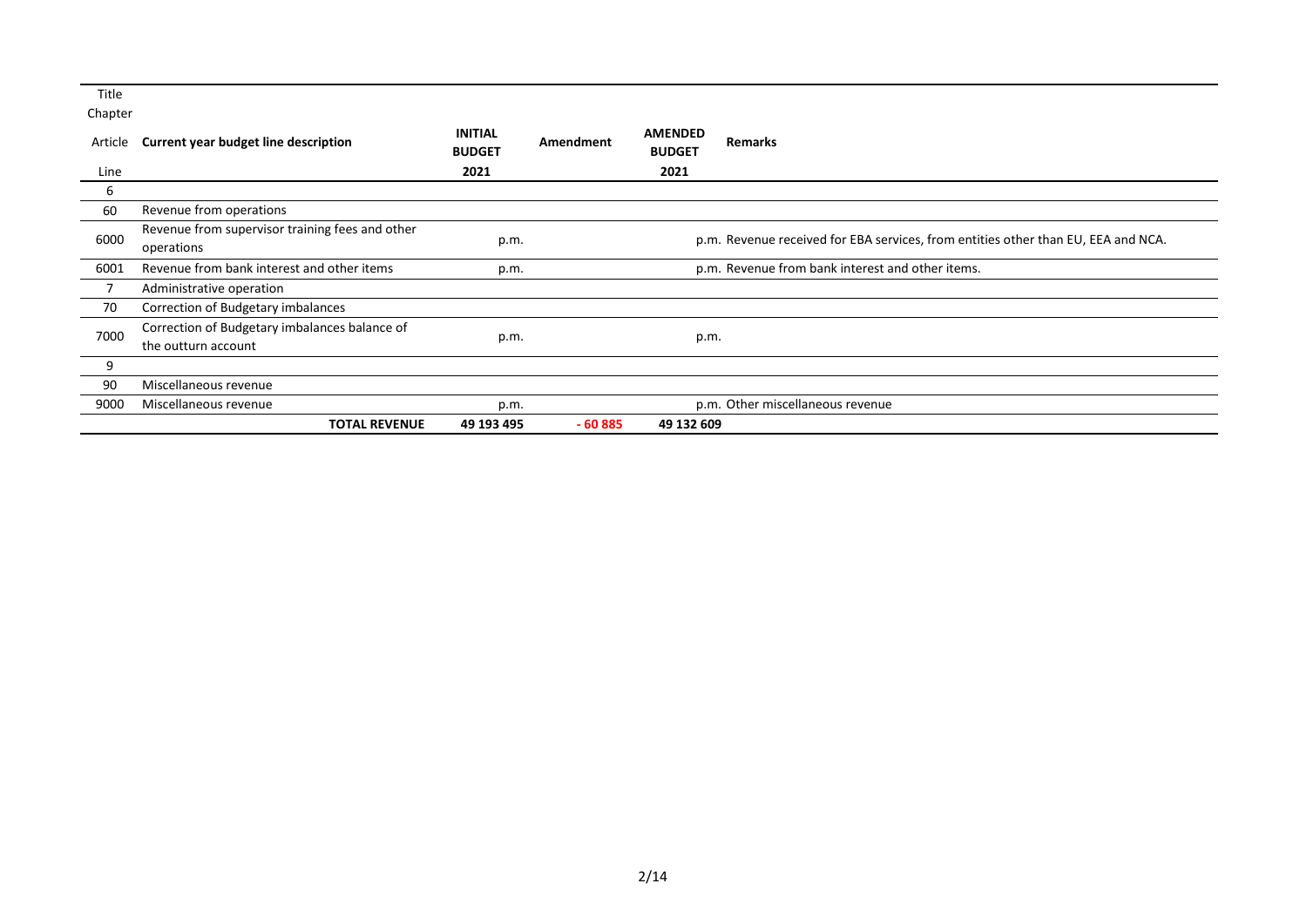| Title        |                                                    |                                 |           |                                 |                                                                                                                                                                                                                                                                                                                                            |
|--------------|----------------------------------------------------|---------------------------------|-----------|---------------------------------|--------------------------------------------------------------------------------------------------------------------------------------------------------------------------------------------------------------------------------------------------------------------------------------------------------------------------------------------|
| Chapter      |                                                    |                                 |           |                                 |                                                                                                                                                                                                                                                                                                                                            |
| Article      | <b>Current year budget line description</b>        | <b>INITIAL</b><br><b>BUDGET</b> | Amendment | <b>AMENDED</b><br><b>BUDGET</b> | <b>Remarks</b>                                                                                                                                                                                                                                                                                                                             |
| Line         |                                                    | 2021                            |           | 2021                            |                                                                                                                                                                                                                                                                                                                                            |
|              | <b>EXPENDITURE</b>                                 |                                 |           |                                 |                                                                                                                                                                                                                                                                                                                                            |
| $\mathbf{1}$ | <b>STAFF EXPENDITURE</b>                           |                                 |           |                                 |                                                                                                                                                                                                                                                                                                                                            |
| 11           | Staff in active employment                         |                                 |           |                                 |                                                                                                                                                                                                                                                                                                                                            |
| 110          | Staff holding a position in the establishment plan |                                 |           |                                 |                                                                                                                                                                                                                                                                                                                                            |
| 1100         | <b>Basic salaries</b>                              | 14 291 160                      |           |                                 | Staff regulations of officials of the European Communities (hereinafter "Staff<br>14 291 160 Regulations"), and in particular Art. 62 and Art. 66 applicable. Covers the basic salaries<br>of officials and temporary staff holding posts on the establishment plans.                                                                      |
| 1101         | Family allowances                                  | 1516788                         |           | 1516788                         | Staff Regulations, and in particular Articles 42a, 42b, 62, 67 and 68a thereof, Article<br>3.2 of Annex VII thereto. Covers family allowances: household allowance, dependent<br>child allowance, pre-school allowance, education allowance and parental leave<br>allowance of relevant staff.                                             |
| 1102         | Expatriation and foreign residence allowances      | 2 177 760                       |           | 2 177 760                       | Staff Regulations, and in particular Articles 62 and 69 thereof and Art. 4 of Annex<br>thereto. Covers the expatriation and foreign residence allowances of relevant staff.                                                                                                                                                                |
| 110          | <b>Total article</b>                               | 17 985 708                      |           | 17 985 708                      |                                                                                                                                                                                                                                                                                                                                            |
| 111          | Other staff under Staff Regulations                |                                 |           |                                 |                                                                                                                                                                                                                                                                                                                                            |
| 1110         | Seconded national experts                          | 1 180 665                       |           | 1 180 665                       | Daily and monthly allowances, and travel in/out allowances, for Secondment of<br><b>National Experts</b>                                                                                                                                                                                                                                   |
| 1111         | Contract agents                                    | 3 144 394                       |           | 3 144 394                       | Conditions of employment of other servants of the European Union, and in particular<br>Art.3a and Title IV thereof. Covers the basic remuneration of contract agents<br>excluding the amounts paid in the form of weightings, which are charged to item<br>1160. The social security and pension contributions are charged to Article 113. |
| 1112         | <b>Trainees</b>                                    | 462 672                         |           | 462 672                         | Monthly maintenance grant and travel in/out allowances for trainees as per EBA<br>policy.                                                                                                                                                                                                                                                  |
| 111          | <b>Total article</b>                               | 4787731                         |           | 4787731                         |                                                                                                                                                                                                                                                                                                                                            |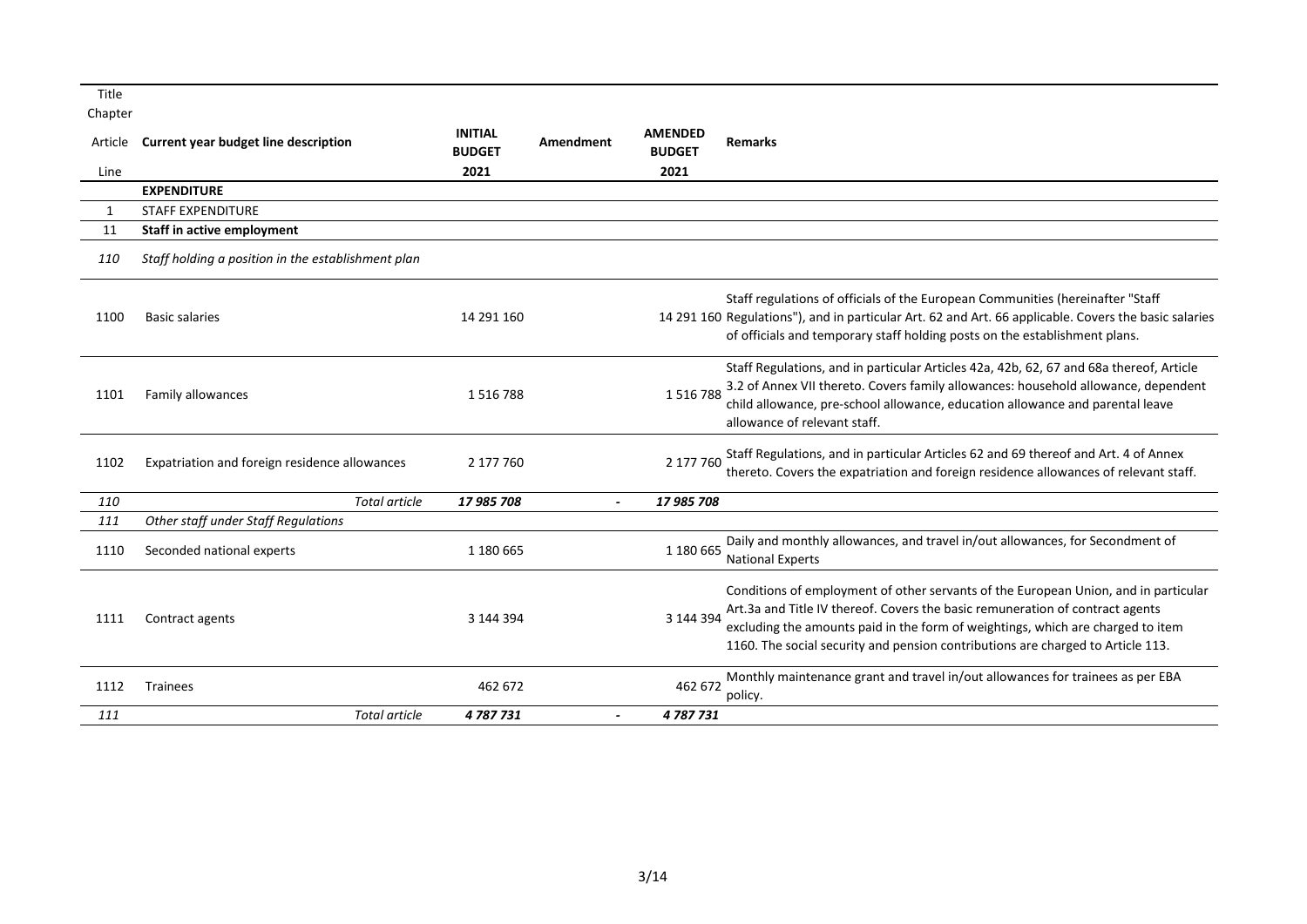| Title                      |                                                         |                                         |                |                                         |                                                                                                                                                                                                                                                                                                                                                                                                                                                                                                                                                                                                                                              |
|----------------------------|---------------------------------------------------------|-----------------------------------------|----------------|-----------------------------------------|----------------------------------------------------------------------------------------------------------------------------------------------------------------------------------------------------------------------------------------------------------------------------------------------------------------------------------------------------------------------------------------------------------------------------------------------------------------------------------------------------------------------------------------------------------------------------------------------------------------------------------------------|
| Chapter<br>Article<br>Line | Current year budget line description                    | <b>INITIAL</b><br><b>BUDGET</b><br>2021 | Amendment      | <b>AMENDED</b><br><b>BUDGET</b><br>2021 | <b>Remarks</b>                                                                                                                                                                                                                                                                                                                                                                                                                                                                                                                                                                                                                               |
| 113                        | Contributions by the agency to social security          |                                         |                |                                         |                                                                                                                                                                                                                                                                                                                                                                                                                                                                                                                                                                                                                                              |
| 1130                       | Insurance against sickness                              | 585 240                                 |                |                                         | Staff Regulations, and in particular Art. 72 thereof. Rules on sickness insurance for<br>585 240 officials of the European Communities, and in particular Art. 23 thereof. Covers the<br>Authority's sickness contributions.                                                                                                                                                                                                                                                                                                                                                                                                                 |
| 1131                       | Insurance against accidents and occupational<br>disease | 65 628                                  |                | 65 628                                  | Staff Regulations, and in particular Art. 73 thereof and Art. 15 of Annex VIII thereto.<br>Covers the Authority's contributions towards insurance against accidents and<br>occupational diseases and the supplementary expenditure arising from the application<br>of the statutory provisions in this area.                                                                                                                                                                                                                                                                                                                                 |
| 1132                       | Insurance against unemployment                          | 226 944                                 |                |                                         | Conditions of employment of other servants of the European Communities, and in<br>226 944 particular Art. 28 and 96 thereof. Covers the cost of unemployment insurance for<br>relevant staff.                                                                                                                                                                                                                                                                                                                                                                                                                                                |
| 1133                       | Employer's pension contribution                         | 2066689                                 | $-60885$       | 2 005 804                               | Cost of employers pension as from Commission Decision on Staff Regulations, and in<br>particular Article 83a paragraph 2. This represents the amount to be funded by NCA.                                                                                                                                                                                                                                                                                                                                                                                                                                                                    |
| 113                        | <b>Total article</b>                                    | 2 944 501                               | $-60885$       | 2883616                                 |                                                                                                                                                                                                                                                                                                                                                                                                                                                                                                                                                                                                                                              |
| 114                        | Miscellaneous allowances and grants                     |                                         |                |                                         |                                                                                                                                                                                                                                                                                                                                                                                                                                                                                                                                                                                                                                              |
| 1142                       | Other allowances and repayments                         | 251 630                                 |                |                                         | Covers various staff allowances and repayments including:<br>- Travel expenses for annual leave (Staff Regulations (Articles 72 and 23) applicable to<br>Temporary Agents);<br>Compensation in the event of dismissal of staff during or after probation for obvious<br>251 630 inadequacy (Art. 34 of the SR) and compensations in the event of cancellation of the<br>contract by the Agency (Art. 34);<br>- Birth & death grants (Staff Regs, in particular Art. 70, 74 & 75 thereof);<br>- Flat-rate allowances and payments at hourly rates for overtime worked (Staff<br>Regulations, and in particular Art. 56 and Annex VI thereto). |
| 114                        | <b>Total article</b>                                    | 251 630                                 | $\overline{a}$ | 251 630                                 |                                                                                                                                                                                                                                                                                                                                                                                                                                                                                                                                                                                                                                              |
| 116                        | Salary weighting                                        |                                         |                |                                         |                                                                                                                                                                                                                                                                                                                                                                                                                                                                                                                                                                                                                                              |
| 1160                       | Salary weighting                                        | 3 832 371                               |                | 3 8 3 2 3 7 1                           | Staff Regulations, and in particular Art. 64 and 65 thereof and Art. 17 (3) of Annex VII<br>thereto. Covers the cost of weightings applied to the remuneration of relevant staff.                                                                                                                                                                                                                                                                                                                                                                                                                                                            |
| 116                        | <b>Total article</b>                                    | 3 832 371                               |                | 3 832 371                               |                                                                                                                                                                                                                                                                                                                                                                                                                                                                                                                                                                                                                                              |
| 11                         | <b>Total chapter</b>                                    | 29 801 941                              | $-60885$       | 29 741 056                              |                                                                                                                                                                                                                                                                                                                                                                                                                                                                                                                                                                                                                                              |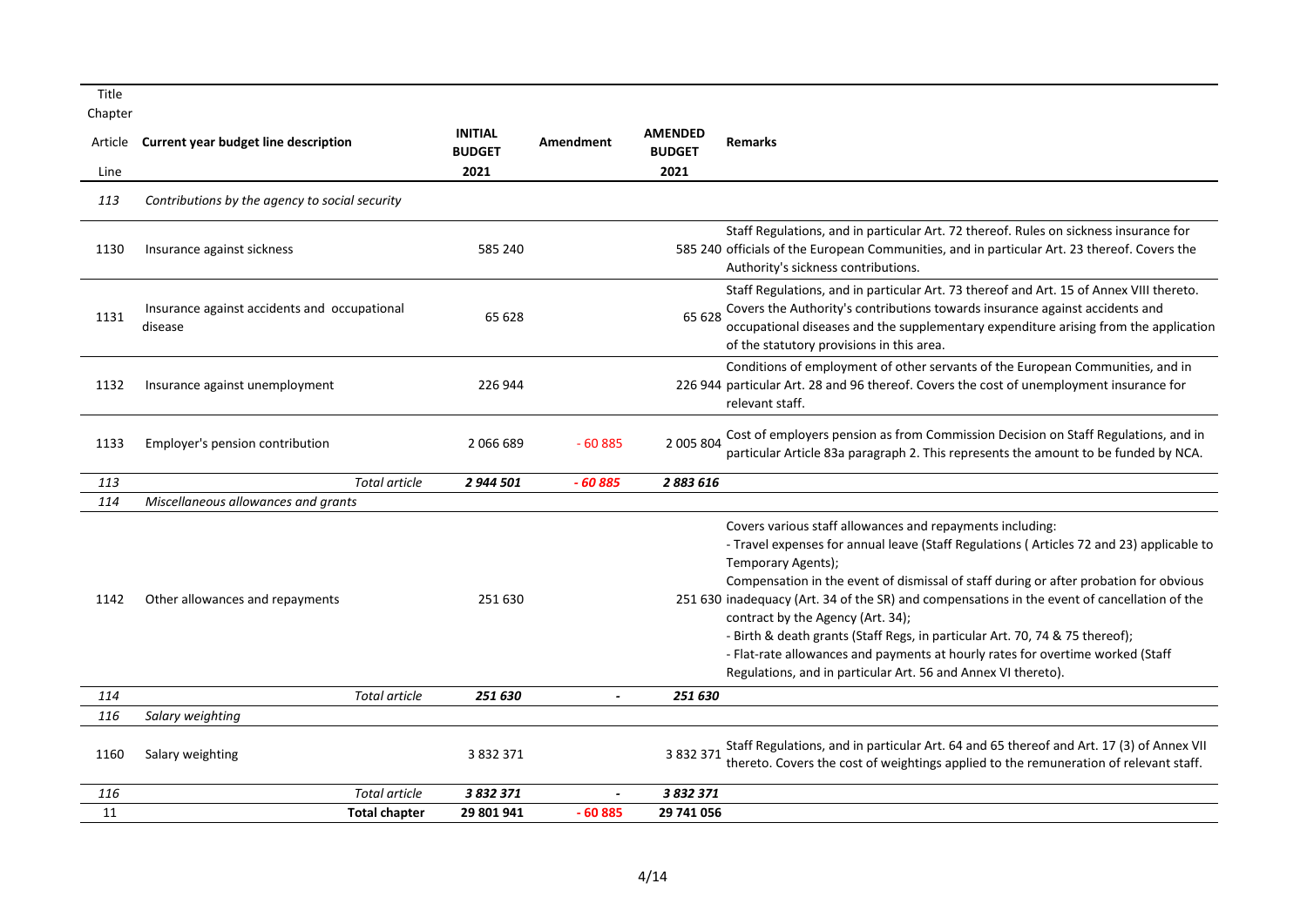| Title   |                                                             |                                 |                       |                                 |                                                                                                                                                                                                                                                                                                                                          |
|---------|-------------------------------------------------------------|---------------------------------|-----------------------|---------------------------------|------------------------------------------------------------------------------------------------------------------------------------------------------------------------------------------------------------------------------------------------------------------------------------------------------------------------------------------|
| Chapter |                                                             |                                 |                       |                                 |                                                                                                                                                                                                                                                                                                                                          |
| Article | <b>Current year budget line description</b>                 | <b>INITIAL</b><br><b>BUDGET</b> | <b>Amendment</b>      | <b>AMENDED</b><br><b>BUDGET</b> | <b>Remarks</b>                                                                                                                                                                                                                                                                                                                           |
| Line    |                                                             | 2021                            |                       | 2021                            |                                                                                                                                                                                                                                                                                                                                          |
| 12      | Expenditure relating to staff management and<br>recruitment |                                 |                       |                                 |                                                                                                                                                                                                                                                                                                                                          |
| 120     | Expenditure on recruitment procedure                        |                                 |                       |                                 |                                                                                                                                                                                                                                                                                                                                          |
| 1200    | Expenditure on recruitment procedure                        | 64 5 5 9                        |                       | 64 5 5 9                        | Expenditure arising from recruitment procedures, in particular the travel costs of<br>applicants attending for written tests, interviews and pre-employment medical<br>examinations, mission costs of external panel members, and vacancy publication<br>costs.                                                                          |
| 120     | Total article                                               | 64 559                          |                       | 64 559                          |                                                                                                                                                                                                                                                                                                                                          |
| 121     | Travel expenses of recruited staff and family               |                                 |                       |                                 |                                                                                                                                                                                                                                                                                                                                          |
| 1210    | Travel expenses of recruited staff and family               | 15 040                          |                       |                                 | Staff Regulations, and in particular Art. 20 and 71 thereof and Art. 7 Annex VII thereto.<br>15 040 Covers travel expenses due to relevant staff (including their families) on taking up<br>their duties or leaving the institution or transfer to another place of employment.                                                          |
| 121     | <b>Total article</b>                                        | 15 040                          |                       | 15 040                          |                                                                                                                                                                                                                                                                                                                                          |
| 122     | Installation, resettlement and transfer<br>allowances       |                                 |                       |                                 |                                                                                                                                                                                                                                                                                                                                          |
| 1220    | Installation, resettlement and transfer allow.              | 252 000                         |                       | 252 000                         | Staff Regulations, and in particular Art. 5 and 6 of Annex VII thereto. Covers<br>installation and resettlement allowances due to relevant staff obliged to change their<br>place of residence on taking up their duties, on transfer to a new place of<br>employment and upon finally leaving the institution and resettling elsewhere. |
| 122     | <b>Total article</b>                                        | 252 000                         |                       | 252 000                         |                                                                                                                                                                                                                                                                                                                                          |
| 123     | Removal expenses                                            |                                 |                       |                                 |                                                                                                                                                                                                                                                                                                                                          |
| 1230    | Removal expenses                                            | 192 400                         |                       | 192 400                         | Staff Regulations, and in particular Art. 20 and 71 thereof and Art. 20 of Annex VII<br>thereto. Covers temporary daily subsistence allowances for relevant staff who furnish<br>evidence that they must change their place of residence on taking up their duties, or<br>transferring to a new place of employment.                     |
| 123     | Total article                                               | 192 400                         | $\tilde{\phantom{a}}$ | 192 400                         |                                                                                                                                                                                                                                                                                                                                          |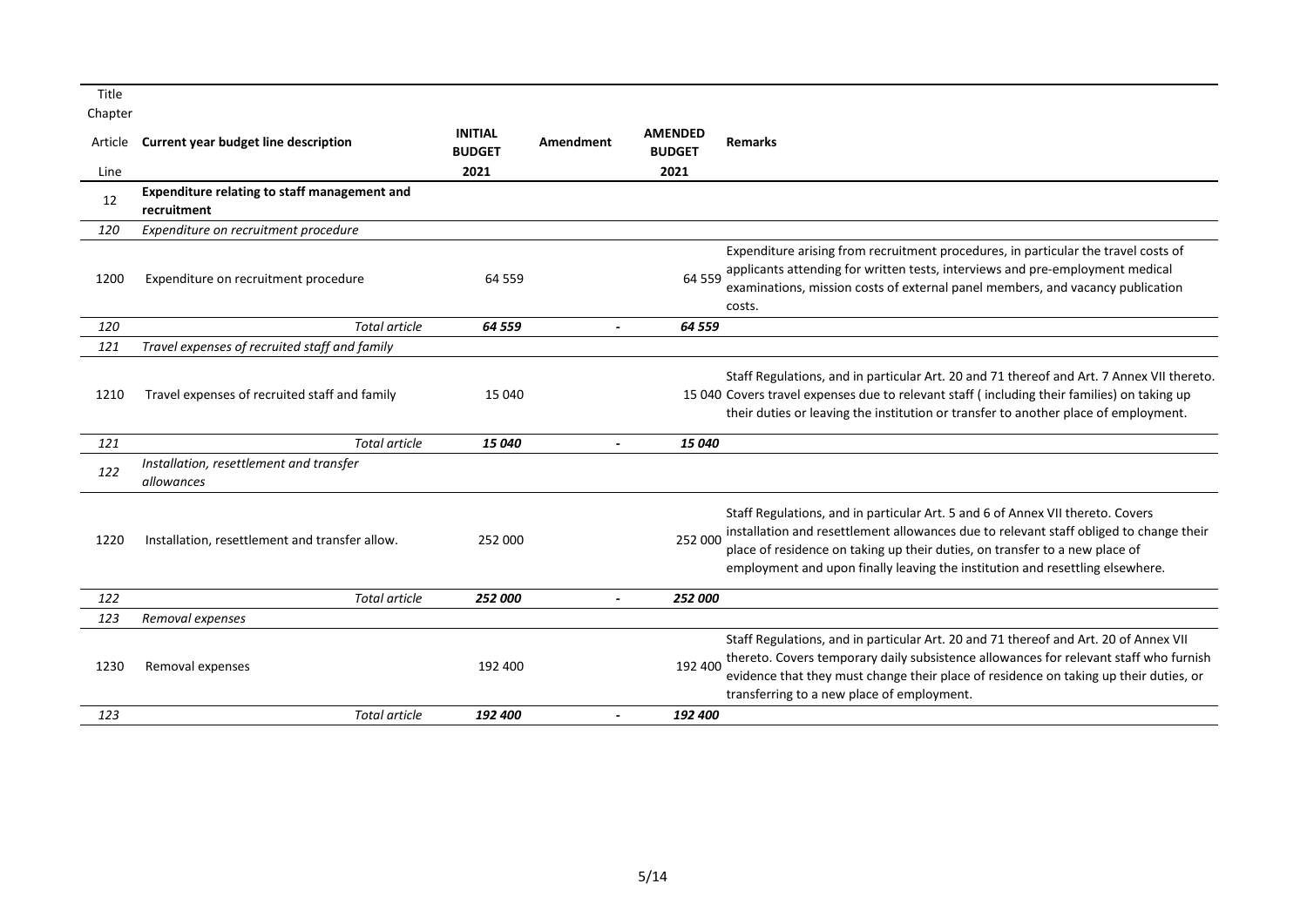| Article<br>Line | <b>Current year budget line description</b>         | <b>INITIAL</b><br><b>BUDGET</b><br>2021 | Amendment                    | <b>AMENDED</b><br><b>BUDGET</b><br>2021 | <b>Remarks</b>                                                                                                                                                                                                                                                                                                       |
|-----------------|-----------------------------------------------------|-----------------------------------------|------------------------------|-----------------------------------------|----------------------------------------------------------------------------------------------------------------------------------------------------------------------------------------------------------------------------------------------------------------------------------------------------------------------|
| 124             | Temporary daily subsistence allowances              |                                         |                              |                                         |                                                                                                                                                                                                                                                                                                                      |
| 1240            | Temporary daily subsistence allowances              | 149 500                                 |                              | 149 500                                 | Staff Regulations, and in particular Art. 20 and 71 thereof and Art. 20 of Annex VII<br>thereto. Covers temporary daily subsistence allowances for relevant staff who furnish<br>evidence that they must change their place of residence on taking up their duties, or<br>transferring to a new place of employment. |
| 124             | <b>Total article</b>                                | 149 500                                 | $\qquad \qquad \blacksquare$ | 149 500                                 |                                                                                                                                                                                                                                                                                                                      |
| 129             | <b>External services</b>                            |                                         |                              |                                         |                                                                                                                                                                                                                                                                                                                      |
| 1290            | <b>External services</b>                            | 160 535                                 |                              |                                         | 160 535 Services of interim staff and other staff-related external services such as PMO charges                                                                                                                                                                                                                      |
| 129             | <b>Total article</b>                                | 160 535                                 | $\overline{\phantom{a}}$     | 160 535                                 |                                                                                                                                                                                                                                                                                                                      |
| 12              | <b>Total chapter</b>                                | 834 034                                 | $\blacksquare$               | 834 034                                 |                                                                                                                                                                                                                                                                                                                      |
| 13              | Mission expenses, travel and incidental<br>expenses |                                         |                              |                                         |                                                                                                                                                                                                                                                                                                                      |
| 130             | Administrative mission expenses                     |                                         |                              |                                         |                                                                                                                                                                                                                                                                                                                      |
| 1300            | Administrative mission expenses                     | 83784                                   |                              |                                         | Mission expenses, expenditure on transport, daily mission allowances, and other<br>83 784 ancillary or exceptional expenditure incurred by staff on mission. Also covers cost of<br>travel insurance.                                                                                                                |
| 130             | <b>Total article</b>                                | 83 784                                  | $\overline{\phantom{a}}$     | 83 784                                  |                                                                                                                                                                                                                                                                                                                      |
| 13              | <b>Total chapter</b>                                | 83784                                   | ä,                           | 83784                                   |                                                                                                                                                                                                                                                                                                                      |
| 14              | Socio-medical infrastructure                        |                                         |                              |                                         |                                                                                                                                                                                                                                                                                                                      |
| 140             | <b>Medical service</b>                              |                                         |                              |                                         |                                                                                                                                                                                                                                                                                                                      |
| 1400            | <b>Medical services</b>                             | 107825                                  |                              | 107825                                  | Costs of medical services, including medical visits, annual medical check-ups,<br>preventive medical examinations and certain vaccinations.                                                                                                                                                                          |
| 140             | <b>Total article</b>                                | 107825                                  | $\overline{\phantom{0}}$     | 107825                                  |                                                                                                                                                                                                                                                                                                                      |
| 141             | <b>EBA Education contribution</b>                   |                                         |                              |                                         |                                                                                                                                                                                                                                                                                                                      |
| 1410            | <b>Education contribution</b>                       | 572957                                  |                              |                                         | EBA Education contribution for EBA staff members - Staff Regulations Annex VII, art.<br>572 957 3, related to school fees within the provisions decided by the Management Board.<br>Also includes expenditure relating to Early Childhood Centres and crèches.                                                       |
| 141             | <b>Total article</b>                                | 572 957                                 |                              | 572 957                                 |                                                                                                                                                                                                                                                                                                                      |
|                 |                                                     |                                         |                              |                                         |                                                                                                                                                                                                                                                                                                                      |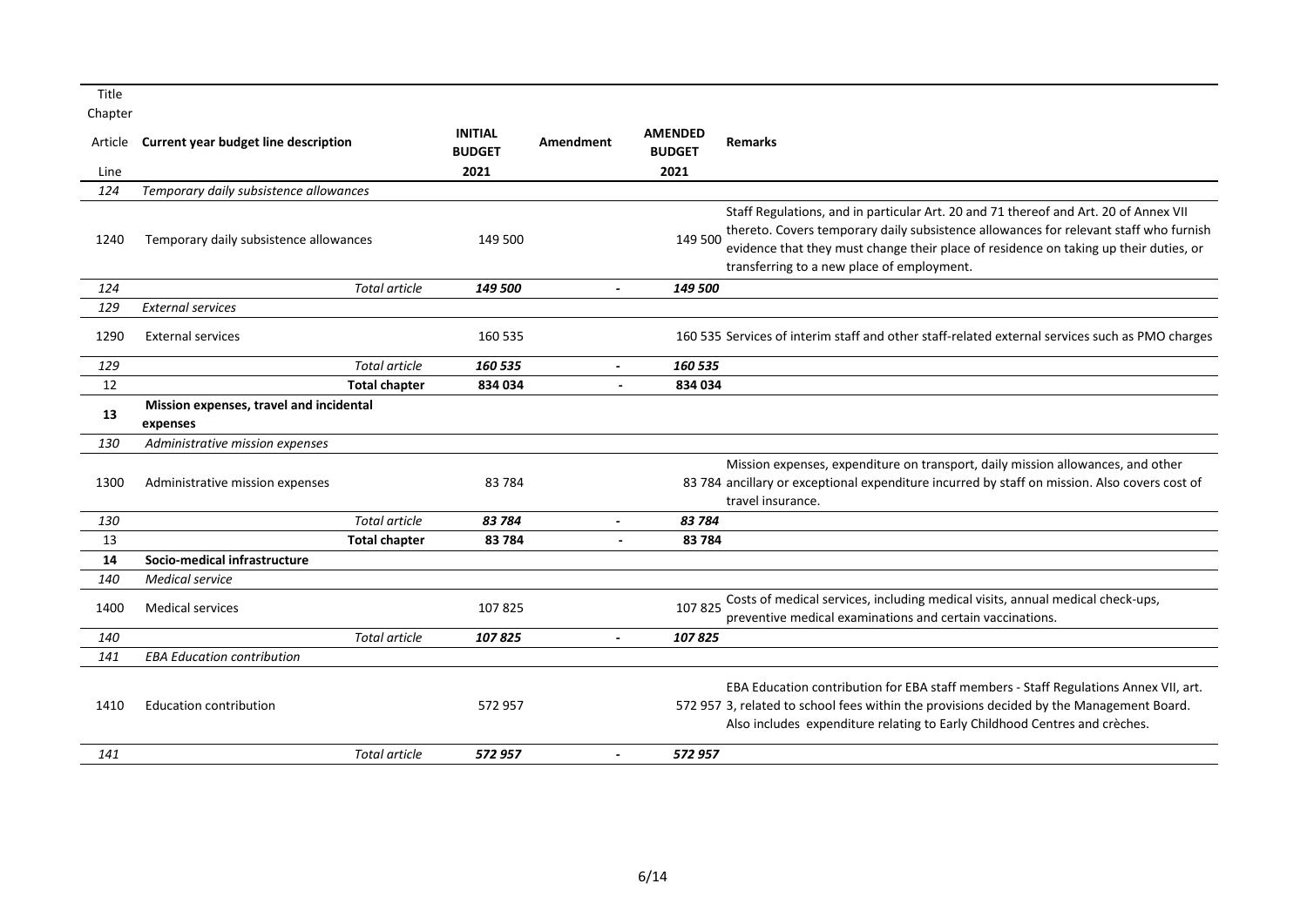| Article      | <b>Current year budget line description</b>       | <b>INITIAL</b><br><b>BUDGET</b> | Amendment                | <b>AMENDED</b><br><b>BUDGET</b> | <b>Remarks</b>                                                                                                                                                                                                                                                                          |
|--------------|---------------------------------------------------|---------------------------------|--------------------------|---------------------------------|-----------------------------------------------------------------------------------------------------------------------------------------------------------------------------------------------------------------------------------------------------------------------------------------|
| Line         |                                                   | 2021                            |                          | 2021                            |                                                                                                                                                                                                                                                                                         |
| 142          | Other socio-medical contributions                 |                                 |                          |                                 |                                                                                                                                                                                                                                                                                         |
| 1420         | Other socio-medical contributions                 | 107 784                         |                          | 107 784                         | Canteen (RIE) contribution, home office equipment, and other socio-medical<br>contributions for EBA staff members                                                                                                                                                                       |
| 142          | Total article                                     | 107 784                         | $\overline{\phantom{a}}$ | 107 784                         |                                                                                                                                                                                                                                                                                         |
| 14           | <b>Total chapter</b>                              | 788 566                         | $\blacksquare$           | 788 566                         |                                                                                                                                                                                                                                                                                         |
| 15           | <b>Staff learning and development</b>             |                                 |                          |                                 |                                                                                                                                                                                                                                                                                         |
| 150          | Staff learning and development                    |                                 |                          |                                 |                                                                                                                                                                                                                                                                                         |
| 1500         | Learning and development                          | 572 769                         |                          | 572 769                         | Staff Regulations, and in particular Art. 24 (a) thereof and Art. 11 and 81 of the CEOS.<br>Covers the costs of language courses as well as learning and development (including<br>courses, events, seminars, information sessions both in-house and outside the EBA)<br>for all staff. |
| 150          | <b>Total article</b>                              | 572 769                         |                          | 572 769                         |                                                                                                                                                                                                                                                                                         |
| 15           | <b>Total chapter</b>                              | 572769                          | $\overline{\phantom{a}}$ | 572 769                         |                                                                                                                                                                                                                                                                                         |
| 17           | Representation expenses, receptions and<br>events |                                 |                          |                                 |                                                                                                                                                                                                                                                                                         |
| 170          | Representation expenses, receptions and events    |                                 |                          |                                 |                                                                                                                                                                                                                                                                                         |
| 1700         | Representation expenses, receptions and events    | 107 950                         |                          |                                 | Covers expenditure on the Authority's obligations in respect of representation<br>107 950 especially linked with receptions. Also covers team-building events, work-related<br>social activities cost for staff members, and staff committee costs.                                     |
| 1702         | <b>Staff Committee</b>                            |                                 |                          |                                 | Merged into budget line 1700 in 2020. (Expenditures related to the EBA Staff<br>Committee)                                                                                                                                                                                              |
| 170          | Total article                                     | 107 950                         | $\overline{\phantom{a}}$ | 107 950                         |                                                                                                                                                                                                                                                                                         |
| 17           | <b>Total chapter</b>                              | 107950                          |                          | 107 950                         |                                                                                                                                                                                                                                                                                         |
| $\mathbf{1}$ | <b>TOTAL TITLE 1</b>                              | 32 189 044                      | $-60885$                 | 32 128 159                      |                                                                                                                                                                                                                                                                                         |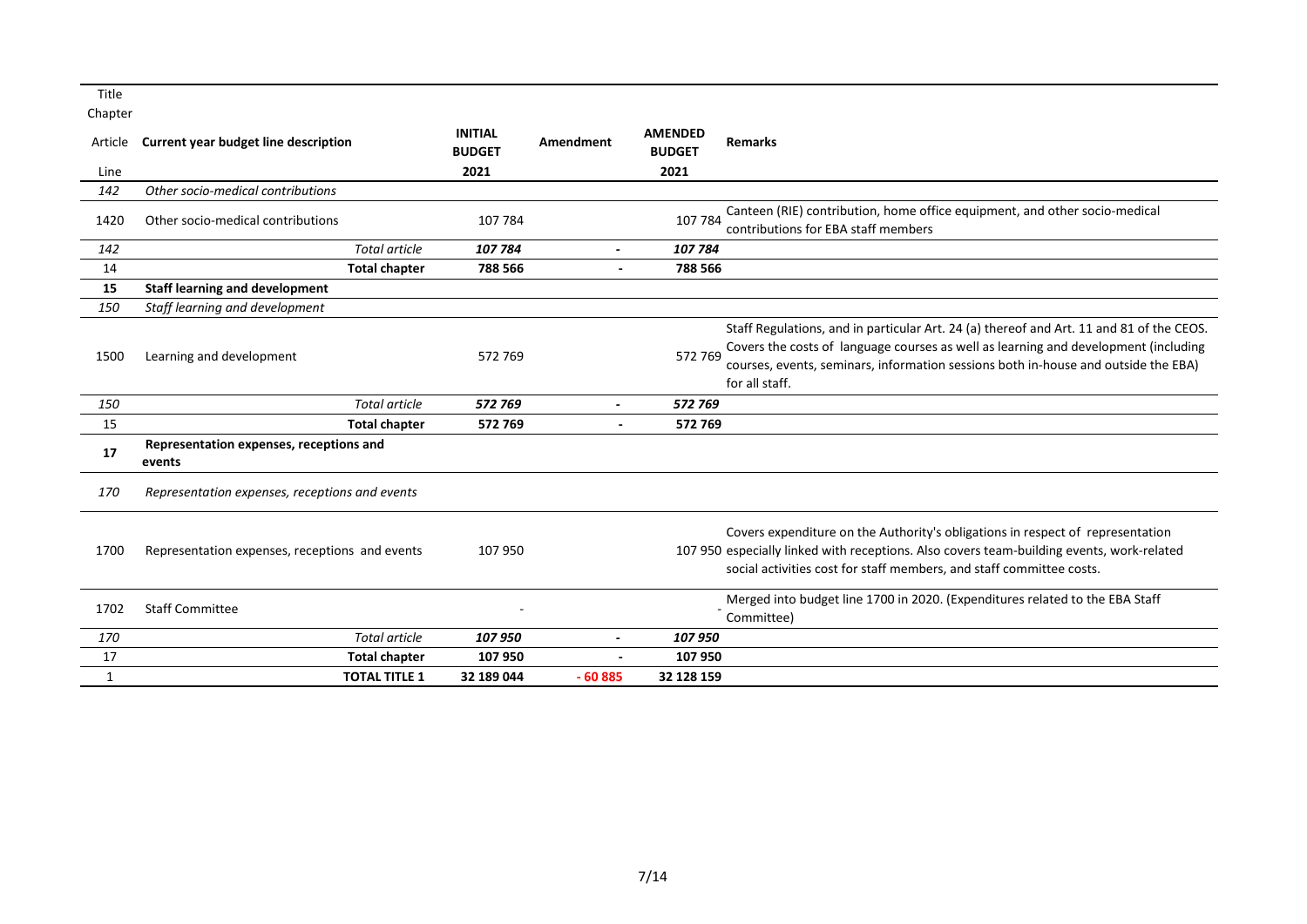| Title          |                                                         |                      |                                 |                          |                                 |                                                                                                                                                                                                                                                  |
|----------------|---------------------------------------------------------|----------------------|---------------------------------|--------------------------|---------------------------------|--------------------------------------------------------------------------------------------------------------------------------------------------------------------------------------------------------------------------------------------------|
| Chapter        |                                                         |                      |                                 |                          |                                 |                                                                                                                                                                                                                                                  |
| Article        | Current year budget line description                    |                      | <b>INITIAL</b><br><b>BUDGET</b> | Amendment                | <b>AMENDED</b><br><b>BUDGET</b> | <b>Remarks</b>                                                                                                                                                                                                                                   |
| Line           |                                                         |                      | 2021                            |                          | 2021                            |                                                                                                                                                                                                                                                  |
| $\overline{2}$ | <b>INFRASTRUCTURE AND</b><br>ADMINISTRATIVE EXPENDITURE |                      |                                 |                          |                                 |                                                                                                                                                                                                                                                  |
| 20             | Rental of building and associated costs                 |                      |                                 |                          |                                 |                                                                                                                                                                                                                                                  |
| 200            | Rental of building                                      |                      |                                 |                          |                                 |                                                                                                                                                                                                                                                  |
| 2000           | Rental of building                                      |                      | 2 054 000                       |                          | 2 054 000                       | Rent relating to occupied buildings or part of buildings. Includes external assigned<br>revenue appropriations from French government contribution.                                                                                              |
| 200            |                                                         | <b>Total article</b> | 2054000                         | $\overline{a}$           | 2054000                         |                                                                                                                                                                                                                                                  |
| 201            | <i><u><b>Insurance</b></u></i>                          |                      |                                 |                          |                                 |                                                                                                                                                                                                                                                  |
| 2010           | Insurance                                               |                      | 6500                            |                          | 6 500                           | Insurance premiums on the buildings or part of buildings occupied by the EBA, as well<br>as for contents and civil liability insurances.                                                                                                         |
| 201            |                                                         | Total article        | 6500                            |                          | 6 500                           |                                                                                                                                                                                                                                                  |
| 202            | Utilities and building charges                          |                      |                                 |                          |                                 |                                                                                                                                                                                                                                                  |
| 2020           | Utilities                                               |                      | 583 440                         |                          |                                 | Building service charges, in accordance with the lease of Europlaza. Includes electricity<br>583 440 and associated charges, RIE annual contribution. May use internal assigned revenue<br>appropriations from French government contribution.   |
| 202            |                                                         | <b>Total article</b> | 583 440                         |                          | 583 440                         |                                                                                                                                                                                                                                                  |
| 203            | Maintenance, cleaning and repairs                       |                      |                                 |                          |                                 |                                                                                                                                                                                                                                                  |
| 2030           | Maintenance, cleaning and repairs                       |                      | 290 510                         |                          |                                 | Maintenance costs, incl. statutory maintenance, for premises, lifts, central heating, air-<br>290 510 conditioning equipment, etc.; regular and occasional cleaning operations, etc.;<br>repainting and repair services and associated supplies. |
| 203            |                                                         | <b>Total article</b> | 290 510                         |                          | 290 510                         |                                                                                                                                                                                                                                                  |
| 204            | Taxes and business rates                                |                      |                                 |                          |                                 |                                                                                                                                                                                                                                                  |
| 2040           | Taxes and business rates                                |                      | 238 530                         |                          | 238 530                         | Local taxes to be paid to the French authorities, in particular property taxes. May use<br>internal assigned revenue appropriations from French government contribution.                                                                         |
| 204            |                                                         | <b>Total article</b> | 238 530                         | $\overline{\phantom{0}}$ | 238 530                         |                                                                                                                                                                                                                                                  |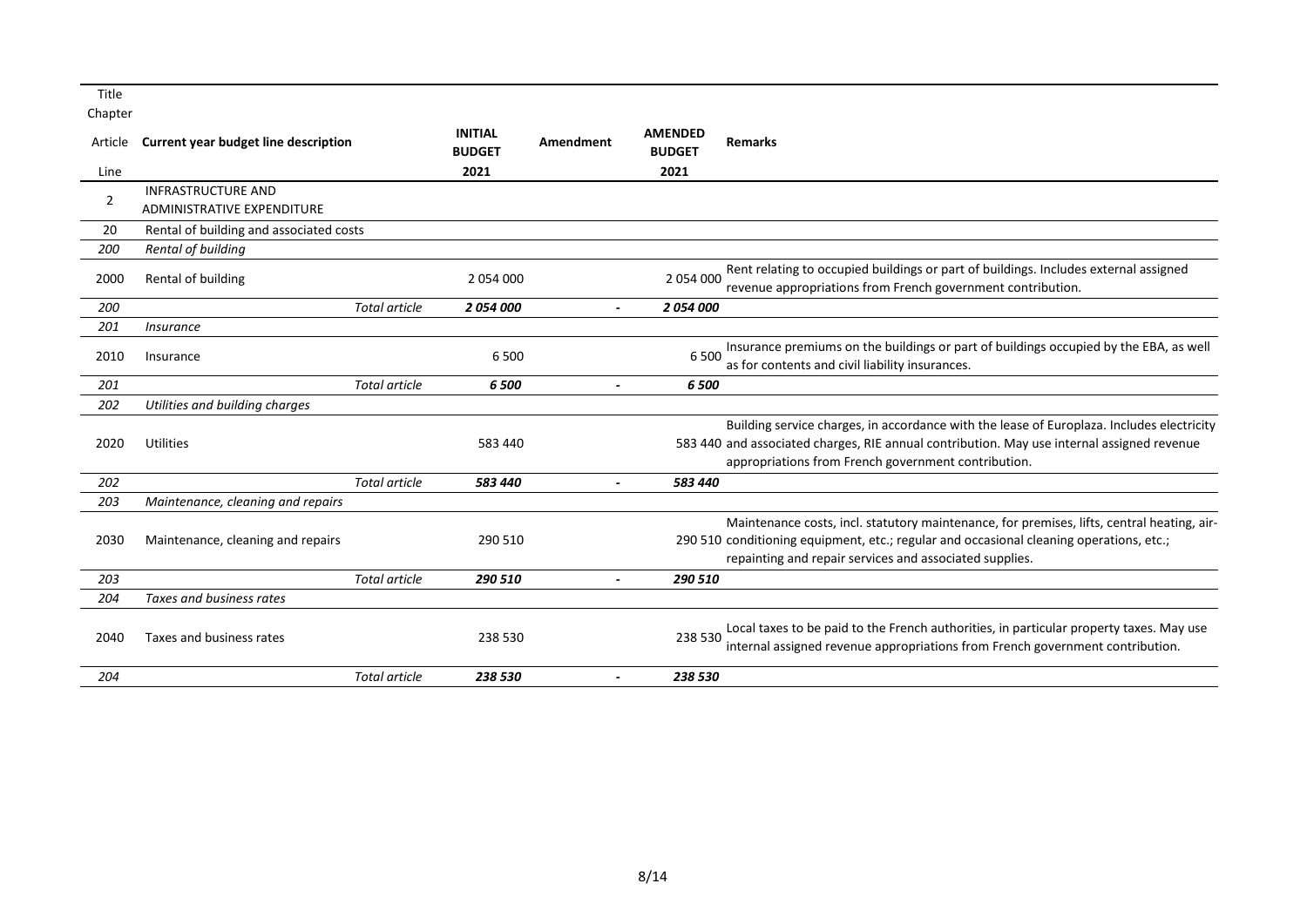| Title<br>Chapter |                                                                      |                                         |           |                                         |                                                                                                                                                                                                                                                                                                       |
|------------------|----------------------------------------------------------------------|-----------------------------------------|-----------|-----------------------------------------|-------------------------------------------------------------------------------------------------------------------------------------------------------------------------------------------------------------------------------------------------------------------------------------------------------|
| Article<br>Line  | <b>Current year budget line description</b>                          | <b>INITIAL</b><br><b>BUDGET</b><br>2021 | Amendment | <b>AMENDED</b><br><b>BUDGET</b><br>2021 | <b>Remarks</b>                                                                                                                                                                                                                                                                                        |
|                  |                                                                      |                                         |           |                                         |                                                                                                                                                                                                                                                                                                       |
| 205              | Fitting out premises and refurbishment works                         |                                         |           |                                         |                                                                                                                                                                                                                                                                                                       |
| 2050             | Fitting out premises and refurbishment works                         | 130 000                                 |           | 130 000                                 | Covers the fitting-out of the office premises e.g. alterations to partitioning, alterations<br>to technical installations and other specialist work on locks, electrical equipment,<br>plumbing, painting, floor coverings, etc. It also covers the necessary equipment and<br>furnishings.           |
| 205              | <b>Total article</b>                                                 | 130 000                                 |           | 130 000                                 |                                                                                                                                                                                                                                                                                                       |
| 20               | <b>Total chapter</b>                                                 | 3 302 980                               |           | 3 302 980                               |                                                                                                                                                                                                                                                                                                       |
| 21               | Information and communication technology                             |                                         |           |                                         |                                                                                                                                                                                                                                                                                                       |
| 210              | Software package and information systems                             |                                         |           |                                         |                                                                                                                                                                                                                                                                                                       |
| 2100             | Software package and information systems                             | 705 077                                 |           | 705 077                                 | Covers purchase or rent of "common" software and includes installation,<br>maintenance and support for the software including all related expenses, where the<br>software is being used for administrative purposes. This includes e.g. operating<br>systems, office software, database software etc. |
| 210              | <b>Total article</b>                                                 | 705 077                                 |           | 705 077                                 |                                                                                                                                                                                                                                                                                                       |
| 211              | Computing and telecommunications machinery<br>equipment and supplies |                                         |           |                                         |                                                                                                                                                                                                                                                                                                       |
| 2110             | Computing and telecommunications machinery<br>equipment and supplies | 141 200                                 |           |                                         | Covers purchase and rental of "common" hardware and includes the installation,<br>141 200 maintenance, support and all related expenses. Includes e.g. PCs, laptops, monitors,<br>printers, network equipment, telephones, etc.                                                                       |
| 211              | <b>Total article</b>                                                 | 141 200                                 |           | 141 200                                 |                                                                                                                                                                                                                                                                                                       |
| 212              | IT Services: consulting software development<br>and support          |                                         |           |                                         |                                                                                                                                                                                                                                                                                                       |
| 2120             | IT services: consulting software development<br>and support          | 3 5 5 2 7 8 9                           |           | 3 5 5 2 7 8 9                           | Covers purchase of "common" services such as consultancy services, software<br>development and support services for administrative purposes. This includes e.g.<br>hiring of consultants for IT Support, having software developed or customized, IT<br>infrastructure support, etc.                  |
| 212              | <b>Total article</b>                                                 | 3 5 5 2 7 8 9                           |           | 3 5 5 2 7 8 9                           |                                                                                                                                                                                                                                                                                                       |
| 21               | <b>Total chapter</b>                                                 | 4 399 066                               |           | 4 399 066                               |                                                                                                                                                                                                                                                                                                       |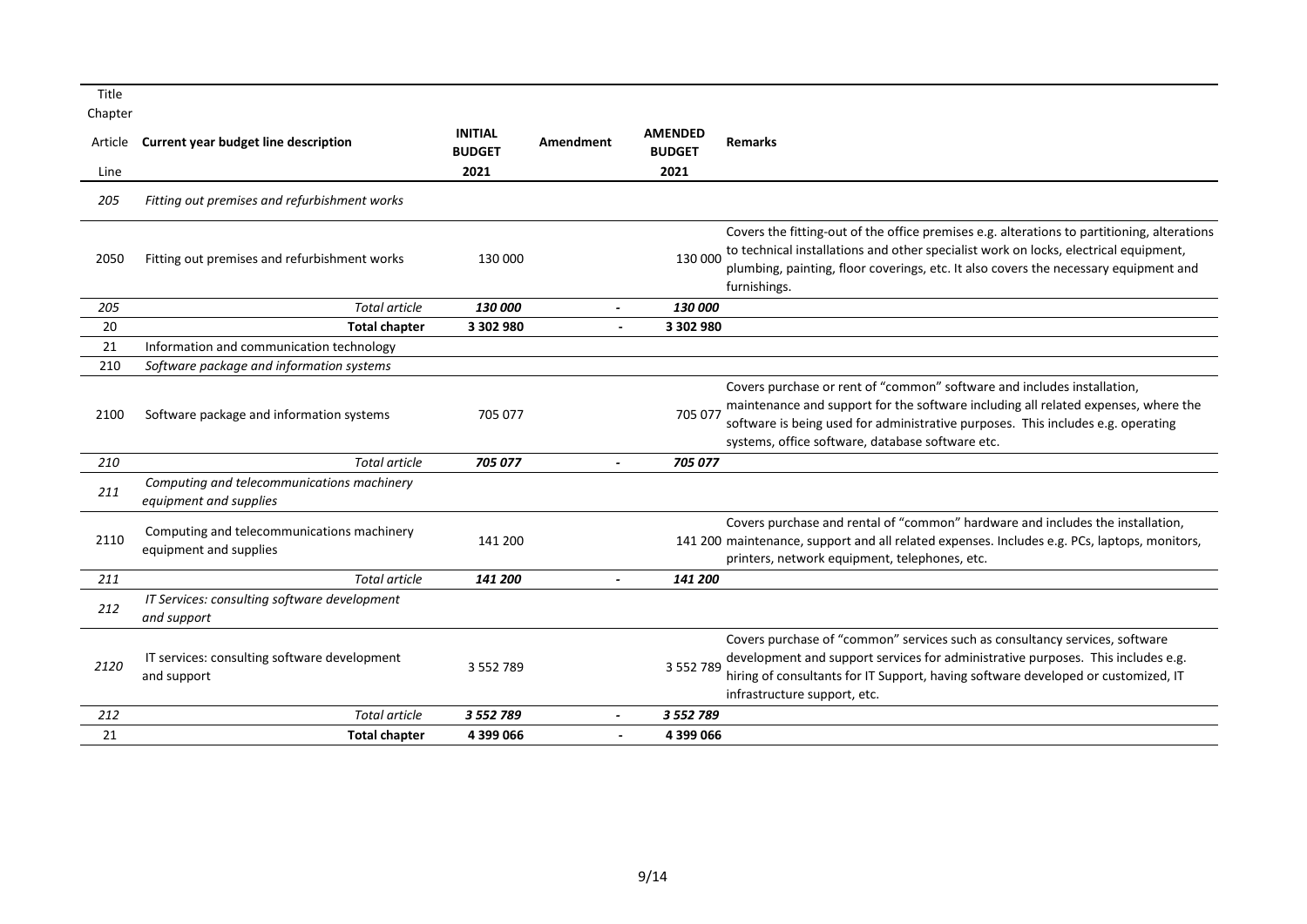| Title   |                                                          |                                 |                       |                                 |                                                                                                                                                                                                                                                                                                                       |
|---------|----------------------------------------------------------|---------------------------------|-----------------------|---------------------------------|-----------------------------------------------------------------------------------------------------------------------------------------------------------------------------------------------------------------------------------------------------------------------------------------------------------------------|
| Chapter |                                                          |                                 |                       |                                 |                                                                                                                                                                                                                                                                                                                       |
| Article | <b>Current year budget line description</b>              | <b>INITIAL</b><br><b>BUDGET</b> | Amendment             | <b>AMENDED</b><br><b>BUDGET</b> | <b>Remarks</b>                                                                                                                                                                                                                                                                                                        |
| Line    |                                                          | 2021                            |                       | 2021                            |                                                                                                                                                                                                                                                                                                                       |
| 23      | Current administrative expenditure                       |                                 |                       |                                 |                                                                                                                                                                                                                                                                                                                       |
| 230     | Main current administrative expenditure                  |                                 |                       |                                 |                                                                                                                                                                                                                                                                                                                       |
| 2300    | Stationery, supplies and other administrative<br>charges | 83 400                          |                       |                                 | Covers office stationery and supplies, and office services such as postal and courier<br>83 400 services, offsite storage, confidential waste shredding, plant hire, and external<br>printing.                                                                                                                        |
| 2304    | Office supplies                                          |                                 |                       |                                 | Merged into budget line 2300 in 2020. (Office supplies and items; office services such<br>as offsite storage and confidential waste shredding.)                                                                                                                                                                       |
| 230     | <b>Total article</b>                                     | 83 400                          |                       | 83 400                          |                                                                                                                                                                                                                                                                                                                       |
| 232     | Legal expenses                                           |                                 |                       |                                 |                                                                                                                                                                                                                                                                                                                       |
| 2320    | Legal advise and consultations                           | 185 000                         |                       |                                 | 185 000 Covers the cost of external legal consultancy.                                                                                                                                                                                                                                                                |
| 232     | <b>Total article</b>                                     | 185 000                         |                       | 185 000                         |                                                                                                                                                                                                                                                                                                                       |
| 233     | Other administrative operating expenses                  |                                 |                       |                                 |                                                                                                                                                                                                                                                                                                                       |
| 2332    | Other administrative and consulting expenditure          | 386453                          |                       | 386 453                         | Covers sundry administrative services related to administrative matters, including<br>reception, missions and handyman services; health & safety assessments; EMAS<br>consultancy and related services; agency network contribution; treasury fees; bank<br>fees and charges; annual audit fees; security passes etc. |
| 233     | <b>Total article</b>                                     | 386 453                         |                       | 386 453                         |                                                                                                                                                                                                                                                                                                                       |
| 23      | <b>Total chapter</b>                                     | 654 853                         | $\blacksquare$        | 654 853                         |                                                                                                                                                                                                                                                                                                                       |
| 24      | Postage and telecommunications                           |                                 |                       |                                 |                                                                                                                                                                                                                                                                                                                       |
| 241     | <b>Telecommunication services</b>                        |                                 |                       |                                 |                                                                                                                                                                                                                                                                                                                       |
| 2410    | Telecommunication charges                                | 123 600                         |                       | 123 600                         | Covers all telecommunication related charges for landlines, mobile lines,<br>teleconference facilities and related services.                                                                                                                                                                                          |
| 241     | Total article                                            | 123 600                         | $\tilde{\phantom{a}}$ | 123 600                         |                                                                                                                                                                                                                                                                                                                       |
| 24      | <b>Total chapter</b>                                     | 123 600                         | $\blacksquare$        | 123 600                         |                                                                                                                                                                                                                                                                                                                       |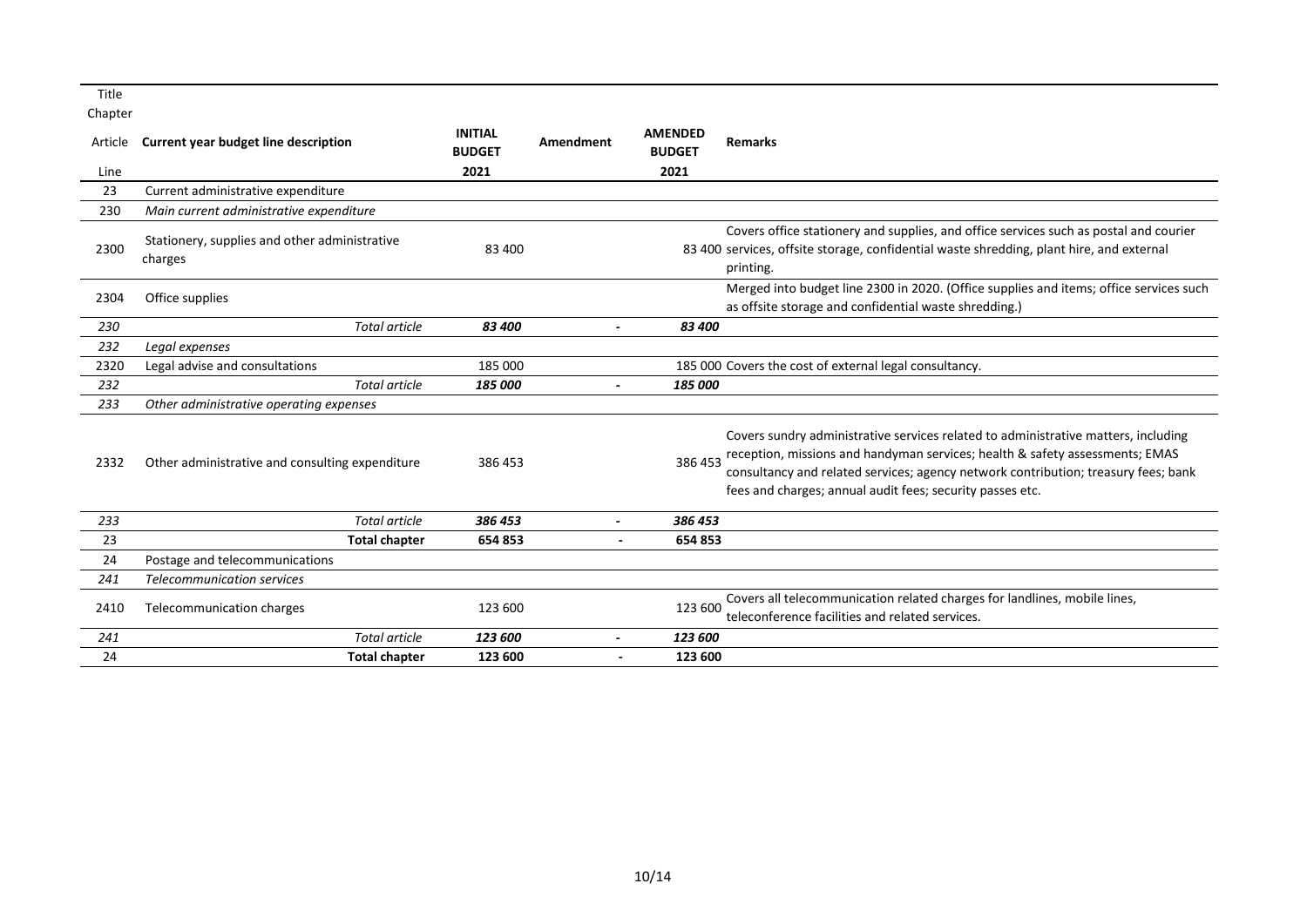| Article | Current year budget line description                                            | <b>INITIAL</b><br><b>BUDGET</b> | Amendment                | <b>AMENDED</b><br><b>BUDGET</b> | <b>Remarks</b>                                                                                                                                                         |
|---------|---------------------------------------------------------------------------------|---------------------------------|--------------------------|---------------------------------|------------------------------------------------------------------------------------------------------------------------------------------------------------------------|
| Line    |                                                                                 | 2021                            |                          | 2021                            |                                                                                                                                                                        |
| 25      | Information and publishing                                                      |                                 |                          |                                 |                                                                                                                                                                        |
| 250     | Communications, publications and translations<br>costs                          |                                 |                          |                                 |                                                                                                                                                                        |
| 2500    | Communication publications and translation<br>administrative cost               | 170 919                         |                          |                                 | 170 919 Covers editing, translation and publishing expenses for administrative purposes.                                                                               |
| 2501    | Website                                                                         | 81720                           |                          |                                 | 81720 Cost of maintaining and developing the website of the authority.                                                                                                 |
| 2502    | Press and policy monitoring services,<br>subscriptions and library acquisitions | 143 104                         |                          |                                 | 143 104 Press monitoring services and media databases, paper and online subscriptions to<br>newspapers and periodicals, library books, and related items and services. |
| 250     | Total article                                                                   | 395 743                         | ٠                        | 395 743                         |                                                                                                                                                                        |
| 25      | <b>Total chapter</b>                                                            | 395 743                         | $\overline{\phantom{a}}$ | 395 743                         |                                                                                                                                                                        |
| 26      | Meeting expenses                                                                |                                 |                          |                                 |                                                                                                                                                                        |
| 260     | Administrative meeting expenses                                                 |                                 |                          |                                 |                                                                                                                                                                        |
| 2600    | General meeting expenses                                                        | ۰                               |                          |                                 | - Cost of hire of rooms, lunches, refreshments and external staff hired for the event.                                                                                 |
| 260     | Total article                                                                   | ٠                               |                          |                                 | ٠                                                                                                                                                                      |
| 26      | <b>Total chapter</b>                                                            |                                 |                          |                                 |                                                                                                                                                                        |
| 2       | <b>TOTAL TITLE 2</b>                                                            | 8 876 243                       | $\overline{\phantom{a}}$ | 8 8 7 6 2 4 3                   |                                                                                                                                                                        |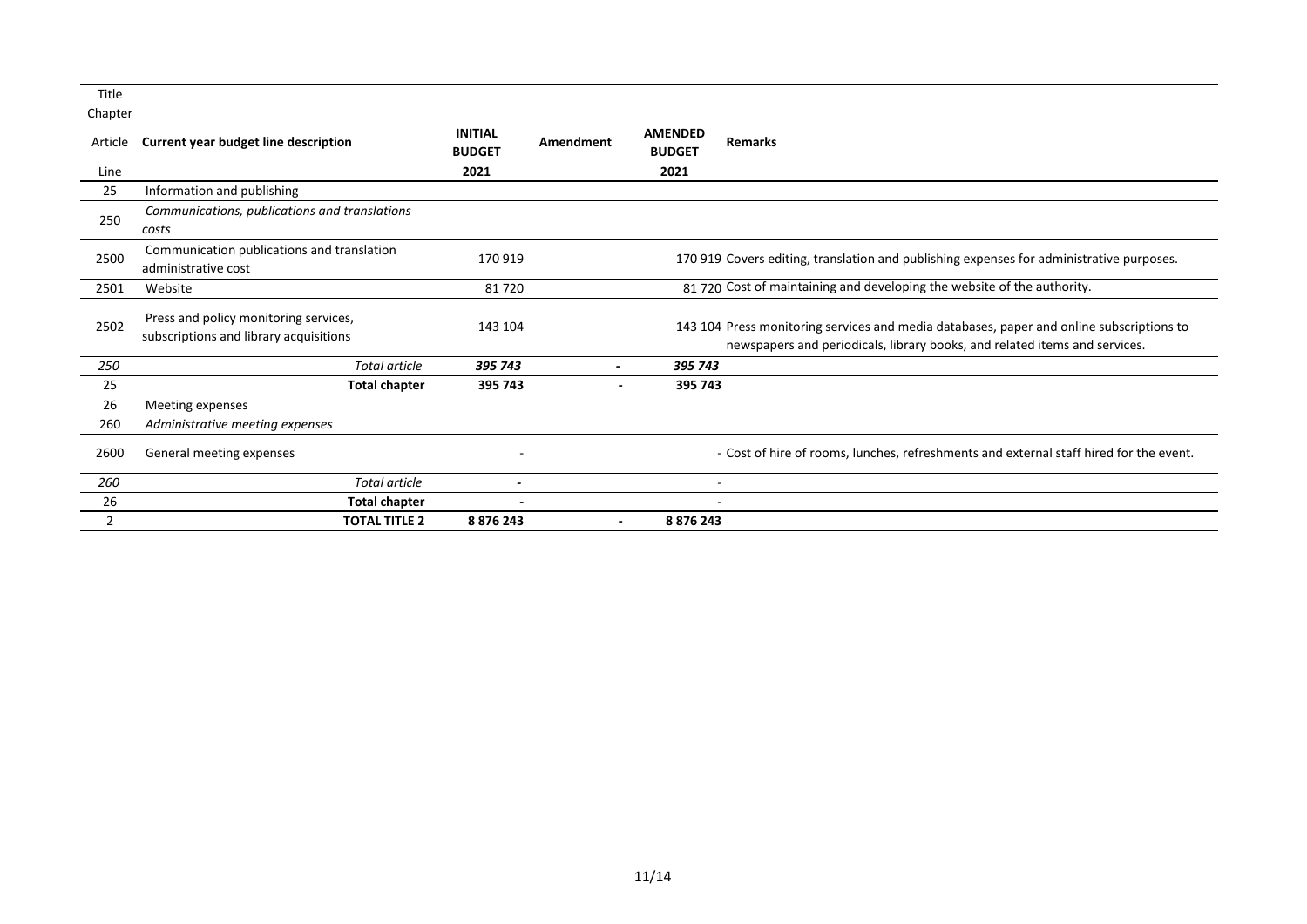| Title<br>Chapter |                                                           |                                 |                |                                 |                                                                                                                                                                                                                                                                                                                                                                                                                                                                                                                                                                                                                                                                                                                                                                                                                                                                                                                                                                                                                                                                                                                                                                                                                                                       |
|------------------|-----------------------------------------------------------|---------------------------------|----------------|---------------------------------|-------------------------------------------------------------------------------------------------------------------------------------------------------------------------------------------------------------------------------------------------------------------------------------------------------------------------------------------------------------------------------------------------------------------------------------------------------------------------------------------------------------------------------------------------------------------------------------------------------------------------------------------------------------------------------------------------------------------------------------------------------------------------------------------------------------------------------------------------------------------------------------------------------------------------------------------------------------------------------------------------------------------------------------------------------------------------------------------------------------------------------------------------------------------------------------------------------------------------------------------------------|
| Article          | Current year budget line description                      | <b>INITIAL</b><br><b>BUDGET</b> | Amendment      | <b>AMENDED</b><br><b>BUDGET</b> | <b>Remarks</b>                                                                                                                                                                                                                                                                                                                                                                                                                                                                                                                                                                                                                                                                                                                                                                                                                                                                                                                                                                                                                                                                                                                                                                                                                                        |
| Line             |                                                           | 2021                            |                | 2021                            |                                                                                                                                                                                                                                                                                                                                                                                                                                                                                                                                                                                                                                                                                                                                                                                                                                                                                                                                                                                                                                                                                                                                                                                                                                                       |
| 3                | <b>OPERATIONAL EXPENDITURE</b>                            |                                 |                |                                 |                                                                                                                                                                                                                                                                                                                                                                                                                                                                                                                                                                                                                                                                                                                                                                                                                                                                                                                                                                                                                                                                                                                                                                                                                                                       |
| 31               | <b>General Operational Expenditure</b>                    |                                 |                |                                 |                                                                                                                                                                                                                                                                                                                                                                                                                                                                                                                                                                                                                                                                                                                                                                                                                                                                                                                                                                                                                                                                                                                                                                                                                                                       |
| 310              | Seminars and workshops                                    |                                 |                |                                 |                                                                                                                                                                                                                                                                                                                                                                                                                                                                                                                                                                                                                                                                                                                                                                                                                                                                                                                                                                                                                                                                                                                                                                                                                                                       |
| 3100             | Seminars and workshops for NSA organised by<br>the EBA    | 60 500                          |                |                                 | Covers the costs of sectoral and cross sectoral training for external stakeholders,<br>60 500 including the cost of developing and organising the training, including online courses,<br>and costs of attendance of speakers and participants.                                                                                                                                                                                                                                                                                                                                                                                                                                                                                                                                                                                                                                                                                                                                                                                                                                                                                                                                                                                                        |
| 310              | <b>Total article</b>                                      | 60 500                          | $\overline{a}$ | 60 500                          |                                                                                                                                                                                                                                                                                                                                                                                                                                                                                                                                                                                                                                                                                                                                                                                                                                                                                                                                                                                                                                                                                                                                                                                                                                                       |
| 311              | Operational missions and meetings                         |                                 |                |                                 |                                                                                                                                                                                                                                                                                                                                                                                                                                                                                                                                                                                                                                                                                                                                                                                                                                                                                                                                                                                                                                                                                                                                                                                                                                                       |
| 3110             | Operational missions of staff                             | 520 200                         |                |                                 | 520 200 Operational missions of EBA staff.                                                                                                                                                                                                                                                                                                                                                                                                                                                                                                                                                                                                                                                                                                                                                                                                                                                                                                                                                                                                                                                                                                                                                                                                            |
| 3111             | General operational meetings costs                        | 498 962                         |                |                                 | Operational meeting costs related to EBA sub-groups, standing committees and<br>working groups, and the like, held within or outside EBA premises. Includes costs for<br>catering, service staff, rental of rooms, services for the technical set up of the meeting<br>rooms, rental of audio-visual equipment, handyman work for rearranging and set up<br>of room layouts, purchase of meeting-related goods and services. Includes dinners<br>and restaurant visits of EBA working groups (one/year) and reimbursement of<br>external participants including speakers and panel discussants. Includes: Cost of<br>498 962 dinners provided to Board of Supervisors (BoS) members and the reimbursement of<br>other expenses; travel and hotel expenses for Board of Appeal (BoA) members, hire of<br>rooms, lunches, refreshments, etc. dinners provided to BoA members and the<br>reimbursement of expenses, including costs for members' time; Reimbursement of<br>travel costs for Banking Stakeholders Group (BSG) members representing non-profit<br>organisations and/or academics participating at EBA working groups and meetings.<br>Includes daily allowances for BSG members. All of which in accordance with the<br>related decisions. |
| 3112             | Board of Supervisors (BoS) meetings and<br>reimbursements |                                 |                |                                 | Merged into budget line 3111 in 2020 (Cost of dinners provided to BoS members and<br>the reimbursement of other expenses)                                                                                                                                                                                                                                                                                                                                                                                                                                                                                                                                                                                                                                                                                                                                                                                                                                                                                                                                                                                                                                                                                                                             |
| 3113             | Board of Appeal (BoA) meetings and<br>reimbursements      |                                 |                |                                 | Merged into budget line 3111 in 2020 (Covers travel and hotel expenses for members,<br>- hire of rooms, lunches, refreshments, etc. dinners provided to BoA members and the<br>reimbursement of expenses. Includes allowances)                                                                                                                                                                                                                                                                                                                                                                                                                                                                                                                                                                                                                                                                                                                                                                                                                                                                                                                                                                                                                        |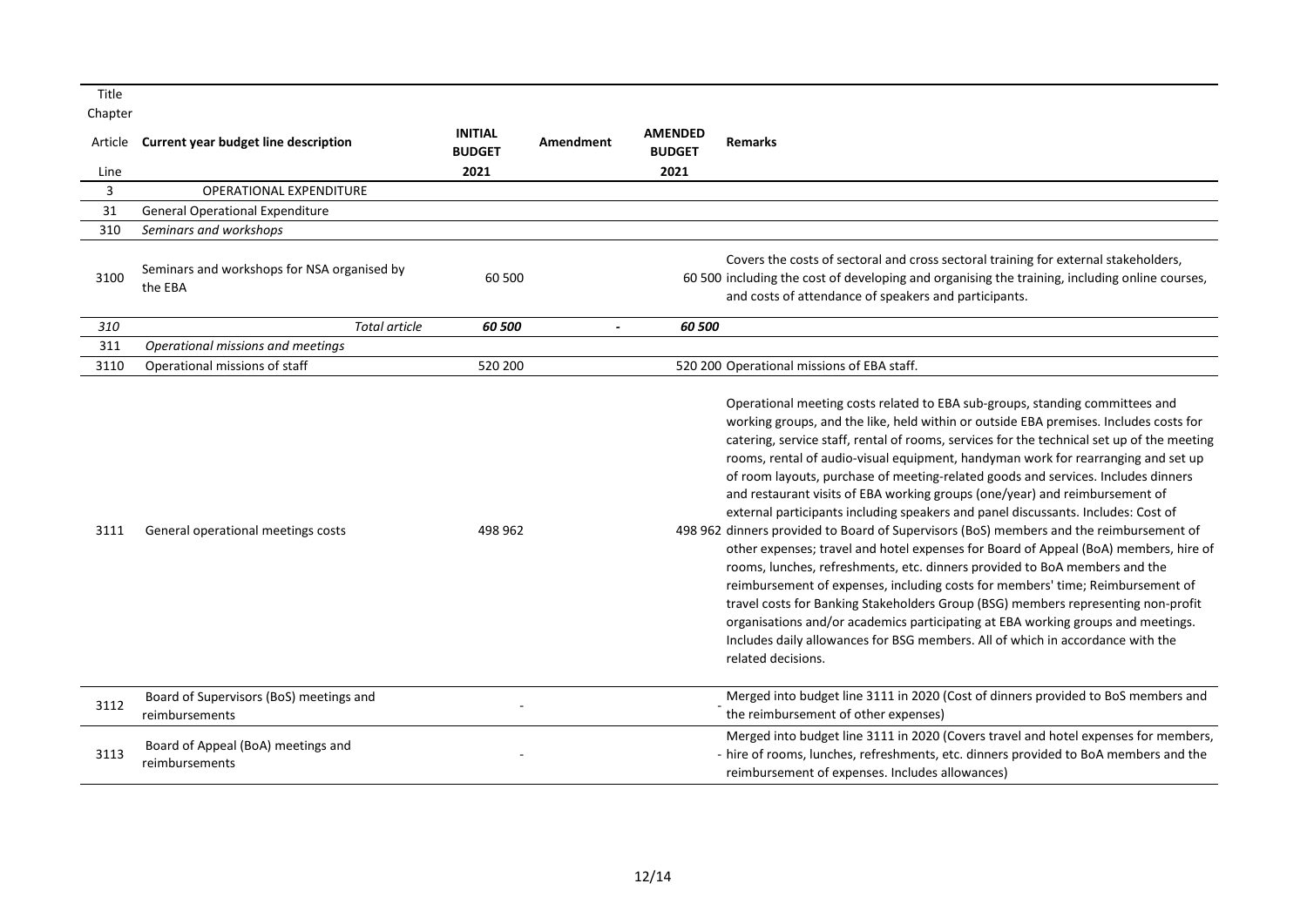| Article | Current year budget line description                                                  | <b>INITIAL</b><br><b>BUDGET</b> | Amendment                | <b>AMENDED</b><br><b>BUDGET</b> | <b>Remarks</b>                                                                                                                                                                                                                                                                  |
|---------|---------------------------------------------------------------------------------------|---------------------------------|--------------------------|---------------------------------|---------------------------------------------------------------------------------------------------------------------------------------------------------------------------------------------------------------------------------------------------------------------------------|
| Line    |                                                                                       | 2021                            |                          | 2021                            |                                                                                                                                                                                                                                                                                 |
| 3114    | Banking and stakeholders group (BSG) meetings<br>and reimbursements                   |                                 |                          |                                 | Merged into budget line 3111 in 2020 (Travel costs and allowances for BSG members<br>- representing non-profit organisations and/or academics participating at EBA working<br>groups and meetings.)                                                                             |
| 311     | <b>Total article</b>                                                                  | 1019162                         |                          | 1019162                         |                                                                                                                                                                                                                                                                                 |
| 312     | <b>Operational consulting services</b>                                                |                                 |                          |                                 |                                                                                                                                                                                                                                                                                 |
| 3120    | Operational consulting services                                                       | 1 122 604                       |                          |                                 | 1 122 604 Consulting services in relation to operational matters.                                                                                                                                                                                                               |
| 3122    | Subscription to data services                                                         | 314 880                         |                          |                                 | 314 880 Cost of data services and financial market data subscriptions.                                                                                                                                                                                                          |
| 312     | <b>Total article</b>                                                                  | 1437483                         |                          | 1437483                         |                                                                                                                                                                                                                                                                                 |
| 313     | Communication and publication activities,<br>including operational translations costs |                                 |                          |                                 |                                                                                                                                                                                                                                                                                 |
| 3130    | Communication and publication activities,<br>including operational translations costs | 1 030 900                       |                          |                                 | Covers cost of editing, translation and publication of document related to the activity<br>1 030 900 of the Agency. This budget line may receive internal assigned revenue arising from<br>recharges to the other ESA of the costs of translating and editing joint guidelines. |
| 313     | <b>Total article</b>                                                                  | 1030900                         | $\overline{\phantom{a}}$ | 1 030 900                       |                                                                                                                                                                                                                                                                                 |
| 31      | <b>Total chapter</b>                                                                  | 3 548 045                       |                          | 3 548 045                       |                                                                                                                                                                                                                                                                                 |
| 32      | IT Expenses for operational purposes                                                  |                                 |                          |                                 |                                                                                                                                                                                                                                                                                 |
| 320     | Software package and information systems                                              |                                 |                          |                                 |                                                                                                                                                                                                                                                                                 |
| 3200    | Software package and information systems                                              | 669 163                         |                          | 669 163                         | Purchase or rent of operational software, including installation, maintenance, support<br>and related expenses.                                                                                                                                                                 |
| 320     | <b>Total article</b>                                                                  | 669 163                         |                          | 669 163                         |                                                                                                                                                                                                                                                                                 |
| 321     | Computing and telecommunications machinery<br>equipment and supplies                  |                                 |                          |                                 |                                                                                                                                                                                                                                                                                 |
| 3210    | Computing and telecommunications machinery<br>equipment and supplies                  |                                 |                          |                                 | Purchase or rent of operational hardware, including installation, maintenance,<br>support and related expenses.                                                                                                                                                                 |
| 321     | Total article                                                                         |                                 |                          |                                 |                                                                                                                                                                                                                                                                                 |
|         |                                                                                       |                                 |                          |                                 |                                                                                                                                                                                                                                                                                 |